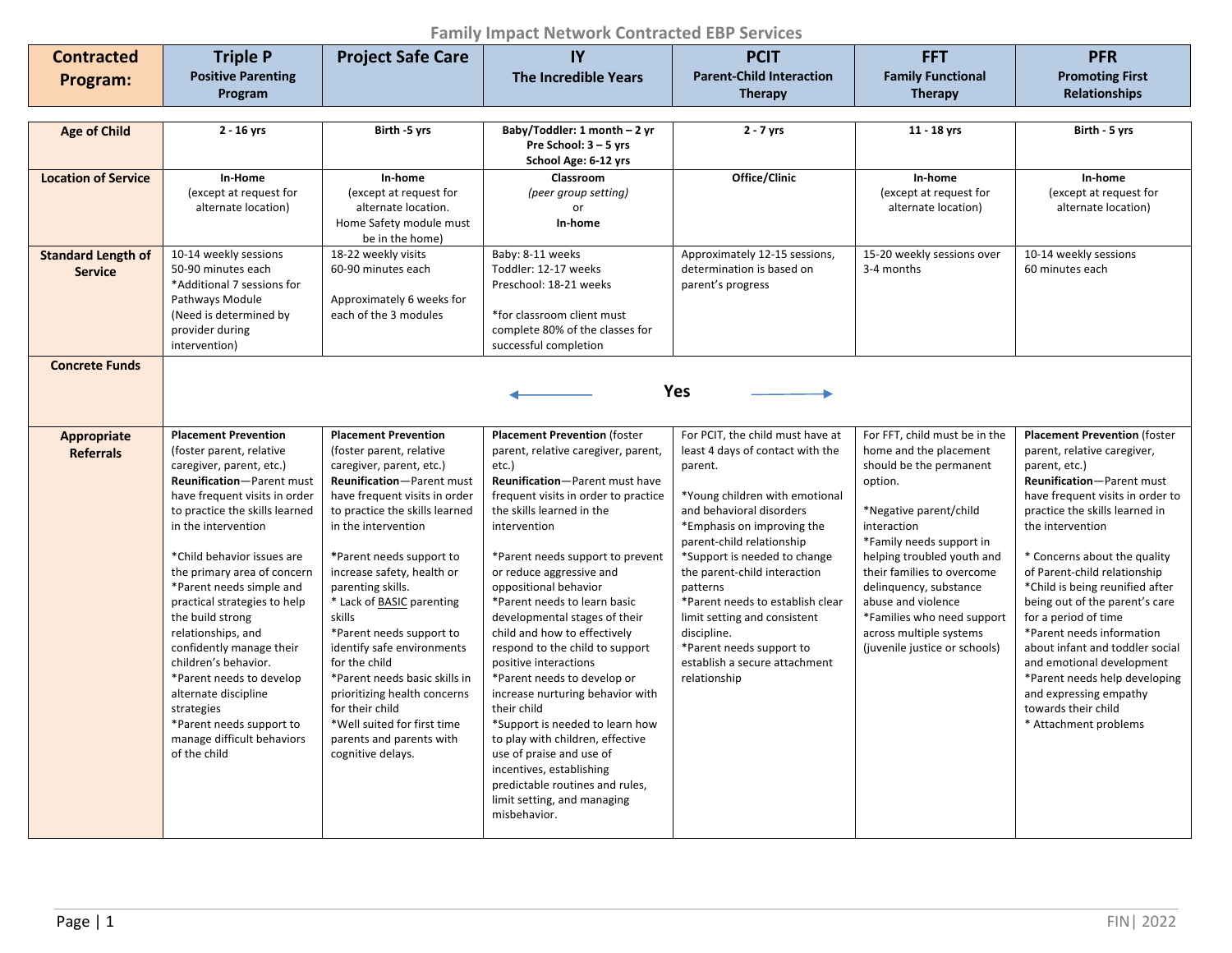## **Family Impact Network Contracted EBP Services**

| <b>Contracted</b>                 | <b>Triple P</b>                                                                                                                                                                                                                                                                                                                                                                                                                                                                                                                                                                                                                                                                                                                       | <b>Project Safe Care</b>                                                                                                                                                                                                                                                                                                                                                                                                                                                                                                                             | IY                                                                                                                                                                                                                                                                                                                                                                                                                                                                                                                                                | <b>PCIT</b>                                                                                                                                                                                                                                                                                                                                                                                                                                                                                                                                                                                                                                                                                                                                                                                                                                                    | <b>FFT</b>                                                                                                                                                                                                                                                                                                                                                                                                                                                                                                                                                                                                                                                                                                                                                                                                                                                                                                                                                                                                                                                                                                         | <b>PFR</b>                                                                                                                                                                                                                                                                                                                                                                                                                                                                                                                                                                                                                                                                                                                                                                                                                                                                                                                                                                                                                                                                                                                    |  |
|-----------------------------------|---------------------------------------------------------------------------------------------------------------------------------------------------------------------------------------------------------------------------------------------------------------------------------------------------------------------------------------------------------------------------------------------------------------------------------------------------------------------------------------------------------------------------------------------------------------------------------------------------------------------------------------------------------------------------------------------------------------------------------------|------------------------------------------------------------------------------------------------------------------------------------------------------------------------------------------------------------------------------------------------------------------------------------------------------------------------------------------------------------------------------------------------------------------------------------------------------------------------------------------------------------------------------------------------------|---------------------------------------------------------------------------------------------------------------------------------------------------------------------------------------------------------------------------------------------------------------------------------------------------------------------------------------------------------------------------------------------------------------------------------------------------------------------------------------------------------------------------------------------------|----------------------------------------------------------------------------------------------------------------------------------------------------------------------------------------------------------------------------------------------------------------------------------------------------------------------------------------------------------------------------------------------------------------------------------------------------------------------------------------------------------------------------------------------------------------------------------------------------------------------------------------------------------------------------------------------------------------------------------------------------------------------------------------------------------------------------------------------------------------|--------------------------------------------------------------------------------------------------------------------------------------------------------------------------------------------------------------------------------------------------------------------------------------------------------------------------------------------------------------------------------------------------------------------------------------------------------------------------------------------------------------------------------------------------------------------------------------------------------------------------------------------------------------------------------------------------------------------------------------------------------------------------------------------------------------------------------------------------------------------------------------------------------------------------------------------------------------------------------------------------------------------------------------------------------------------------------------------------------------------|-------------------------------------------------------------------------------------------------------------------------------------------------------------------------------------------------------------------------------------------------------------------------------------------------------------------------------------------------------------------------------------------------------------------------------------------------------------------------------------------------------------------------------------------------------------------------------------------------------------------------------------------------------------------------------------------------------------------------------------------------------------------------------------------------------------------------------------------------------------------------------------------------------------------------------------------------------------------------------------------------------------------------------------------------------------------------------------------------------------------------------|--|
| Program:                          | <b>Positive Parenting</b>                                                                                                                                                                                                                                                                                                                                                                                                                                                                                                                                                                                                                                                                                                             |                                                                                                                                                                                                                                                                                                                                                                                                                                                                                                                                                      | <b>The Incredible Years</b>                                                                                                                                                                                                                                                                                                                                                                                                                                                                                                                       | <b>Parent-Child Interaction</b>                                                                                                                                                                                                                                                                                                                                                                                                                                                                                                                                                                                                                                                                                                                                                                                                                                | <b>Family Functional</b>                                                                                                                                                                                                                                                                                                                                                                                                                                                                                                                                                                                                                                                                                                                                                                                                                                                                                                                                                                                                                                                                                           | <b>Promoting First</b>                                                                                                                                                                                                                                                                                                                                                                                                                                                                                                                                                                                                                                                                                                                                                                                                                                                                                                                                                                                                                                                                                                        |  |
|                                   | Program                                                                                                                                                                                                                                                                                                                                                                                                                                                                                                                                                                                                                                                                                                                               |                                                                                                                                                                                                                                                                                                                                                                                                                                                                                                                                                      |                                                                                                                                                                                                                                                                                                                                                                                                                                                                                                                                                   | <b>Therapy</b>                                                                                                                                                                                                                                                                                                                                                                                                                                                                                                                                                                                                                                                                                                                                                                                                                                                 | <b>Therapy</b>                                                                                                                                                                                                                                                                                                                                                                                                                                                                                                                                                                                                                                                                                                                                                                                                                                                                                                                                                                                                                                                                                                     | <b>Relationships</b>                                                                                                                                                                                                                                                                                                                                                                                                                                                                                                                                                                                                                                                                                                                                                                                                                                                                                                                                                                                                                                                                                                          |  |
|                                   |                                                                                                                                                                                                                                                                                                                                                                                                                                                                                                                                                                                                                                                                                                                                       |                                                                                                                                                                                                                                                                                                                                                                                                                                                                                                                                                      |                                                                                                                                                                                                                                                                                                                                                                                                                                                                                                                                                   |                                                                                                                                                                                                                                                                                                                                                                                                                                                                                                                                                                                                                                                                                                                                                                                                                                                                |                                                                                                                                                                                                                                                                                                                                                                                                                                                                                                                                                                                                                                                                                                                                                                                                                                                                                                                                                                                                                                                                                                                    |                                                                                                                                                                                                                                                                                                                                                                                                                                                                                                                                                                                                                                                                                                                                                                                                                                                                                                                                                                                                                                                                                                                               |  |
| Inappropriate<br><b>Referrals</b> | Evidence Based Programs utilize cognitive behavioral therapeutic techniques to change the behavior of participants. In order to meaningfully engage in these therapeutic services, participants should<br>not have cognitive impairments such as severe active and untreated mental health issues and/or active and untreated substance abuse issues.<br>In order for clients to be set up to succeed in these services—clients should be engaged in the appropriate services to address issues that will impact their ability to engage and learn from evidence-                                                                                                                                                                     |                                                                                                                                                                                                                                                                                                                                                                                                                                                                                                                                                      |                                                                                                                                                                                                                                                                                                                                                                                                                                                                                                                                                   |                                                                                                                                                                                                                                                                                                                                                                                                                                                                                                                                                                                                                                                                                                                                                                                                                                                                |                                                                                                                                                                                                                                                                                                                                                                                                                                                                                                                                                                                                                                                                                                                                                                                                                                                                                                                                                                                                                                                                                                                    |                                                                                                                                                                                                                                                                                                                                                                                                                                                                                                                                                                                                                                                                                                                                                                                                                                                                                                                                                                                                                                                                                                                               |  |
|                                   | based interventions—particularly if these issues are the primary safety issues. On a case by case basis, clients may be considered for EBP's depending on their individual ability to participate and<br>commit to the service-Please consult with your Regional Program Lead if you have questions.                                                                                                                                                                                                                                                                                                                                                                                                                                  |                                                                                                                                                                                                                                                                                                                                                                                                                                                                                                                                                      |                                                                                                                                                                                                                                                                                                                                                                                                                                                                                                                                                   |                                                                                                                                                                                                                                                                                                                                                                                                                                                                                                                                                                                                                                                                                                                                                                                                                                                                |                                                                                                                                                                                                                                                                                                                                                                                                                                                                                                                                                                                                                                                                                                                                                                                                                                                                                                                                                                                                                                                                                                                    |                                                                                                                                                                                                                                                                                                                                                                                                                                                                                                                                                                                                                                                                                                                                                                                                                                                                                                                                                                                                                                                                                                                               |  |
| <b>Service Provision</b>          | Parent driven, some child<br>involvement in sessions.<br>Multiple parent<br>assessments, guided<br>participation, role plays.<br>Model uses DVD clips,<br>homework, behavior<br>monitoring tools, and a<br>parent handbook.<br><b>5 Core Principles</b><br>Ensuring a Safe,<br>1)<br>Interesting<br>Environment<br>2)<br>Creating a Positive<br>learning Environment<br>3)<br><b>Using Assertive</b><br>Discipline<br>4)<br><b>Having Realistic</b><br>Expectations<br><b>Taking Care of Oneself</b><br>5)<br>as a Parent<br><b>Delivery Models:</b><br>Standard:<br>(Age 2-11)<br><u>Teen:</u><br>(age 12-16)<br>Pathways:<br>(added to either Standard<br>or Teen models as needed)<br>*Avoiding Parent Traps<br>*Coping with Anger | Model uses a Parent<br>Handbook with scripted<br>sessions<br>Parent must complete one<br>module before moving to<br>another.<br>Skill coaching through use<br>of observation, self-<br>assessment and feedback,<br>homework, and role plays.<br>Sessions are often recorded<br>by the provider (audio) to<br>demonstrate ongoing<br>provider fidelity to this EBP.<br>3 Modules<br>(average of 6 sessions per<br>module)<br>1)Health<br>2) Parent/Infant Interaction<br>or Parent/Child Interaction<br>(depending on age of child)<br>3) Home Safety | Service is provided either in a<br>peer group setting or in-home.<br>Model uses videos, written<br>curriculum, role plays,<br>homework, and self-evaluation.<br>1 weekly contact by provider<br>outside class for group classes<br>Levels build on each other:<br>1) Play: Promote Positive<br>Parenting Relationships (use<br>liberally)<br>2) Praise & Incentives: Build<br>social competence<br>3) Effective Limit-setting:<br>Increase cooperation<br>4) Ignore, Redirect, Distract:<br>Decrease Aggression<br>5) Time Out: (use selectively) | Therapists use live coaching<br>with parents during interactions<br>with their child to teach new<br>parenting skills. Use of a small<br>speaker in the parent's ear<br>where the therapist is coaching<br>the parent by microphone from<br>behind a one-way mirror during<br>their interaction with the child.<br>Delivery can also be done by<br>whispering into the parent's ear.<br><b>Two Phases:</b><br>1) Child directed interaction<br>Parent learns to praise positive<br>behaviors and interact positively<br>with the child while starting to<br>decrease the child's behavior.<br>2) Parent Directed interaction<br>Parent learns specific and<br>effective parenting skills to<br>manage child's behavior, use<br>clear positively-stated and direct<br>commands, and use consistent<br>consequences for compliant and<br>non-compliant behavior. | Strengths-based, specific,<br>and individualized<br>interventions focusing on<br>risk and protective factors,<br>and relationships rather<br>than on individual issues.<br>Interventions respect<br>differences, family form,<br>culture, ethnicity and<br>family. Intervention is<br>family-focused with all<br>family members allied and<br>involved. Therapists are<br>non-judgmental and do not<br>align themselves with<br>individual family members.<br>FFT consists of 5 Parts:<br>1) Pretreatment: setting up<br>and connecting with the<br>family<br>2) Engagement: Listening,<br>respecting and "matching"<br>the family's needs.<br>3) Motivation: helps family<br>members gain hope and see<br>their problems as<br>something that affects<br>everyone<br>4) Behavior Change:<br>teaching new behaviors and<br>skills (interpersonal<br>communication, problem-<br>solving, bargaining and<br>negotiation, and<br>contracting)<br>5) Generalization:<br>maintaining and<br>generalizing skills, relapse<br>prevention, and identifying<br>ongoing services and<br>supports needed for<br>independence. | Services are provided in a<br>natural setting (home,<br>community)<br>Therapists use live coaching<br>with parents during<br>interactions with their child to<br>teach new parenting skills. The<br>model uses videotaping for<br>parents' own reflection during<br>sessions.<br>Service delivery method:<br>Joining, reflective observation,<br>verbal Feedback, supporting<br>reflective capacity, and sharing<br>Information<br><b>Core PFR Content:</b><br>1) Developing trust, promoting<br>security<br>2) Promoting development of<br>self in toddlerhood<br>3) Understanding and meeting<br>social and emotional needs of<br>the child<br>4) Understanding, reading and<br>responding to children's non-<br>verbal cues<br>5) Understanding children's<br>feelings and needs, how to<br>respond and meet the needs<br>to decrease problem behavior<br>6) Seeing the world through<br>the child's viewpoint and<br>building parental empathy<br>7) Calming strategies for<br>parents to regulate their own<br>emotions and triggers<br>8) Promoting a mutually<br>enjoyable relationship<br>between child and caregiver |  |